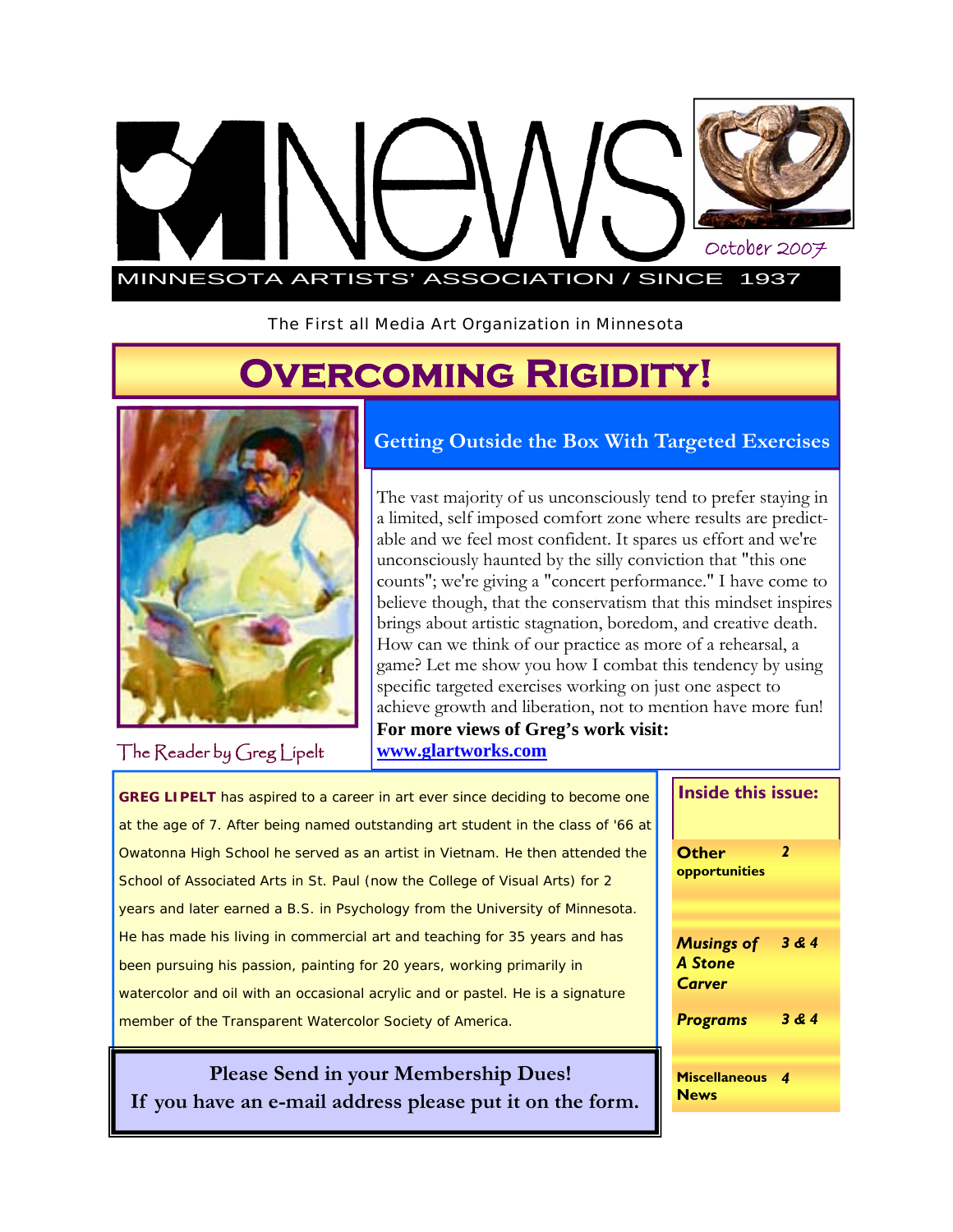## **Other Opportunities**

#### **Judy Lieber Drawing Class Caricatures and Portraits.**



When? Mondays, 9:30 to 12:30, October 22, 29, November 5, and 19. If you are interested in any of these classes **call Judy for more details at** 

**952-884-1815.** If these times do not work for you, Judy will offer more times in the future. Tell her what works for you. **E-mail her at: judy@liebergroup.com** 



#### **The Basilica Paintings**  *By Gene Terres*

We are invited to display our Paintings of the Basilica Church In December. You still will have Time to render an impression of the church or activities. You can Make as many as you can to include in the exhibit. This will be their Centennial, Which will include a lot of Festivities and church Attendance. **Any Questions, call me Gene Terres 612-825-4512 You can deliver your paintings to me** 

**or I will pick them up.** 

#### **Ron Merchant 2,000 Days: a retrospective**

Robbin Gallery, October 2nd through 27th.

**Artists Reception, Sat., Oct. 6, 6 to 9 p.m.** 

Visit www.ronmerchant.com for a preview.



**Glitter Girl**

#### **Dynamic Duo Exhibit Edina Art Center**

**Terrie Christian** has a painting entered in this exhibit. It is open October 4th to the 27th.

**Opening Reception** October 12 from 5 to 8 p.m. These yearly workshops are where Terrie got her start on abstract and collage painting. Glitter Girl is collage.

Her hair is brown craft paper painted with acrylic paint and glitter. Her jewelry is tissue paper painted red with gloss medium.

#### **MAA Board of Directors**

#### **Administration**

| <b>President</b>                     | <b>Ron Wilson</b>                  | 612-243-1315 |  |  |  |
|--------------------------------------|------------------------------------|--------------|--|--|--|
| <b>Vice Pres.</b>                    | <b>Charles Breems</b>              | 952-913-8671 |  |  |  |
| <b>Secretary</b>                     | Sylvia Rudolph                     | 612-722-8416 |  |  |  |
| <b>Treasurer</b>                     | <b>Jeanna Mever</b>                | 952-758-9446 |  |  |  |
| <b>Activities Coordinators</b>       |                                    |              |  |  |  |
|                                      | <b>Exhibitions: Sylvia Rudolph</b> | 612-722-8416 |  |  |  |
|                                      | <b>Programs</b> Judy Lieber        | 952-884-1815 |  |  |  |
|                                      | <b>Membership Gene Terres</b>      | 612-825-4512 |  |  |  |
| <b>Co-Editors MAA Newsletter</b>     |                                    |              |  |  |  |
| <b>Terrie Christian 763-546-5266</b> |                                    |              |  |  |  |
| terriepc@msn.com                     |                                    |              |  |  |  |
| <b>Amanda McCarty 612–729-9717</b>   |                                    |              |  |  |  |
|                                      |                                    |              |  |  |  |

**Web Site Mgr**. **Amanda McCarty nefferkiti@msn.com** 

*October 2007 2 MAA News*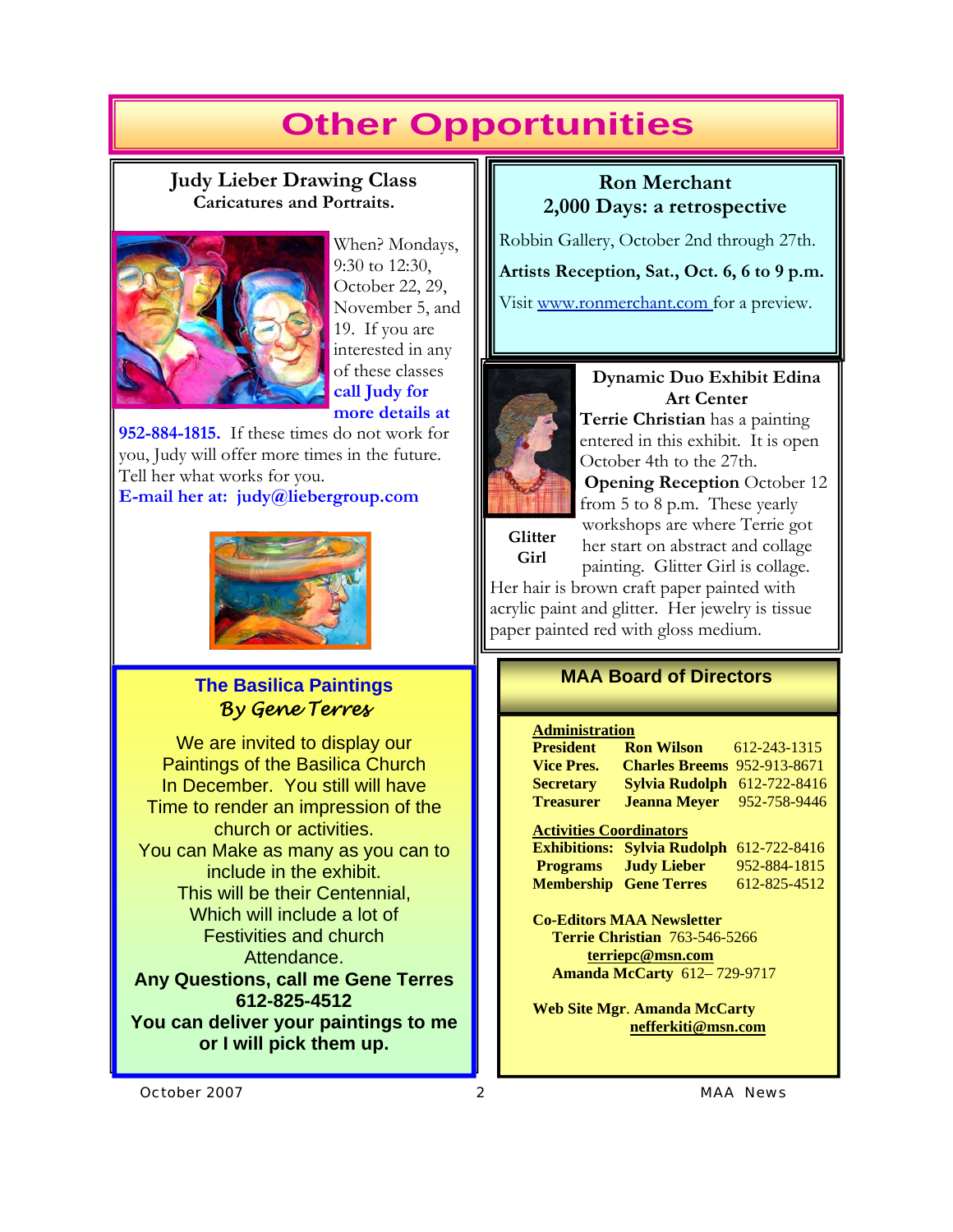### MUSINGS OF A STONE CARVER **By Rachel Trockman**

"I just retired from practicing medicine. My specialty has been Behavioral Developmental Pediatrics. I had a residency in Pediatrics and fellowships in Pediatric Neurology and Child Psychiatry. I coordinated a multidisciplinary assessment and intervention team for 31 years at Hennepin County Medical Center. Fortunately, I overlapped work and art and have been doing something with art since 1982. I did some oil painting in the early 1980s with the help of Florence Hill. I made porcelain dolls in the late 80's and have been doing sculpture since the early 90's. I started with stone in 2001. Before that I was sculpting in clay and bronze. The Minnetonka Center for the Arts has a bronze foundry where I learned to do all of the steps in the bronze process.

I prefer the stone because it is more direct. Also, the stone forces me to accept the limits of the material and bend reality. Working in alabaster with all of its colors, also influences the shapes that I carve. The stone itself has led me into more expressive and symbolic forms since I can "lose myself" while working in a kind of altered state of consciousness. That never happens to me when working in other medium where my work is contrived and directly mimics reality. In the past several years, I found myself seeing two or three people in the rock and carved them relating with intensity and ambiguity. Years later I saw the work of Gustav Vigeland (Oslo Norway) and found it familiar. I only sculpted animals once because the stone required it. I saw at least one fox and when I had finished there were two fox kits in front and one animal at the rump and tail end. Apparently someone was fused at the hips; or I just ran out of stone.

Continued on Page 4



#### **Greg Lipelt** will be giving a Demo on **OVERCOMING RIGIDITY.**



*October Program:* 

**Tuesday, October 9th 6:30-9:30 St. Louis Park City Hall Conference Room.** 

#### **Directions to program:**

**Take HWY 100 to Minnetonka Blvd. Go East 3 blocks to Raleigh, turn right, then an immediate left into the parking lot behind the City Hall building. Enter the doors on this level. The conference room will be down the hall to your left.** 

**6:30 Social time 7:00 Program** 

**Bring a painting to share.** 

*October 2007 3 MAA News*